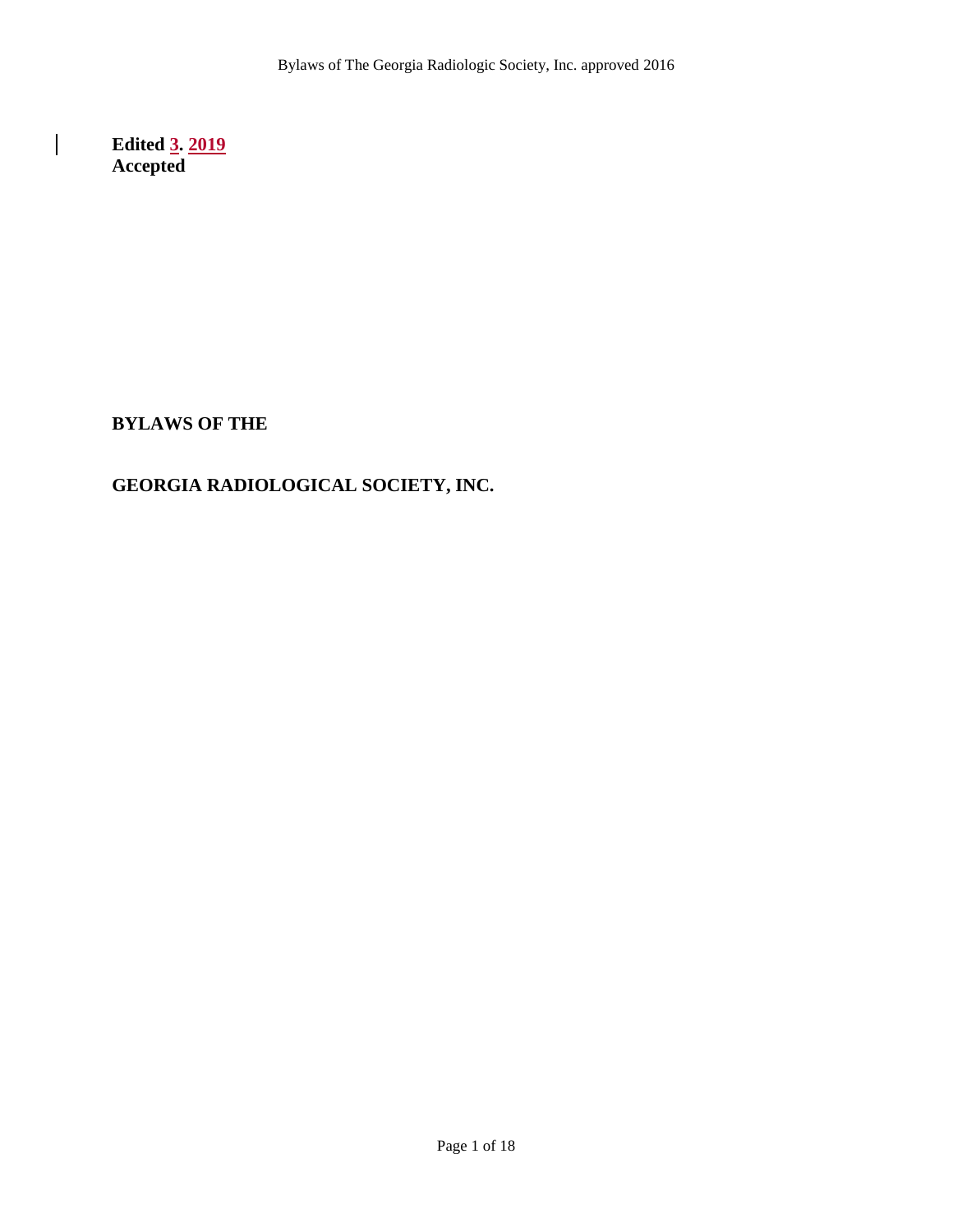## *ARTICLE I - NAME*

The name of this organization shall be the Georgia Radiological Society, Inc., a chapter of the American College of Radiology, hereinafter referred to as the "Chapter".

# *ARTICLE II -- PURPOSES*

The purposes of the Chapter shall be those of the American College of Radiology (ACR), hereinafter sometimes referred to as the "College"; to advance the science of Radiology, to improve radiologic service safety and care to the patient, to monitor the socioeconomic aspects of the practice of Radiology, to facilitate improved and continuous education for radiologists and allied personnel, and to establish and maintain high medical and ethical standards in the practice of Radiology, Radiation Oncology, Nuclear Medicine and allied professional fields.

Notwithstanding the foregoing or any other provision of these bylaws, no part of net earnings of the -Chapter shall inure to the benefit of or be distributable to its members, directors, officers, or other private persons, except that the -Chapter or College shall be authorized and empowered to pay reasonable compensation for services rendered and to make payments and distributions in furtherance of the purposes set forth above.

## *ARTICLE III - AFFILIATION*

The Chapter will be a component of the American College of Radiology. The Code of Ethics of the American College of Radiology is hereby expressly adopted as the Principles of Ethics of the Chapter.

# *ARTICLE IV - MEMBERSHIP*

### *SECTION I – CLASSES, PERSONAL QUALIFICATIONS, AND RIGHTS*

There shall be ten classes of members in the Chapter: 1) Active members, 2) Associate members, 3) Members in Physics, 4) Associate members in Physics, 5) Members in Training, 6) Honorary members, 7) Retired members, 8) Inactive members, 9) Affiliate Members, (10) Allied Health.

Membership status granted by the Chapter is not binding with the American College of Radiology, which will grant membership based on the By-Laws of that organization. The organization does not discriminate on the basis of race, color, religion, gender, age, national origin, or sexual orientation in granting or terminating membership or in regard to any of the benefits of membership.

# **(1) Qualification and Rights of Active Members**

Physicians who are currently actively engaged in the practice of Radiology, Nuclear Medicine or Radiation Oncology in Georgia; who are of high professional reputation; and who have been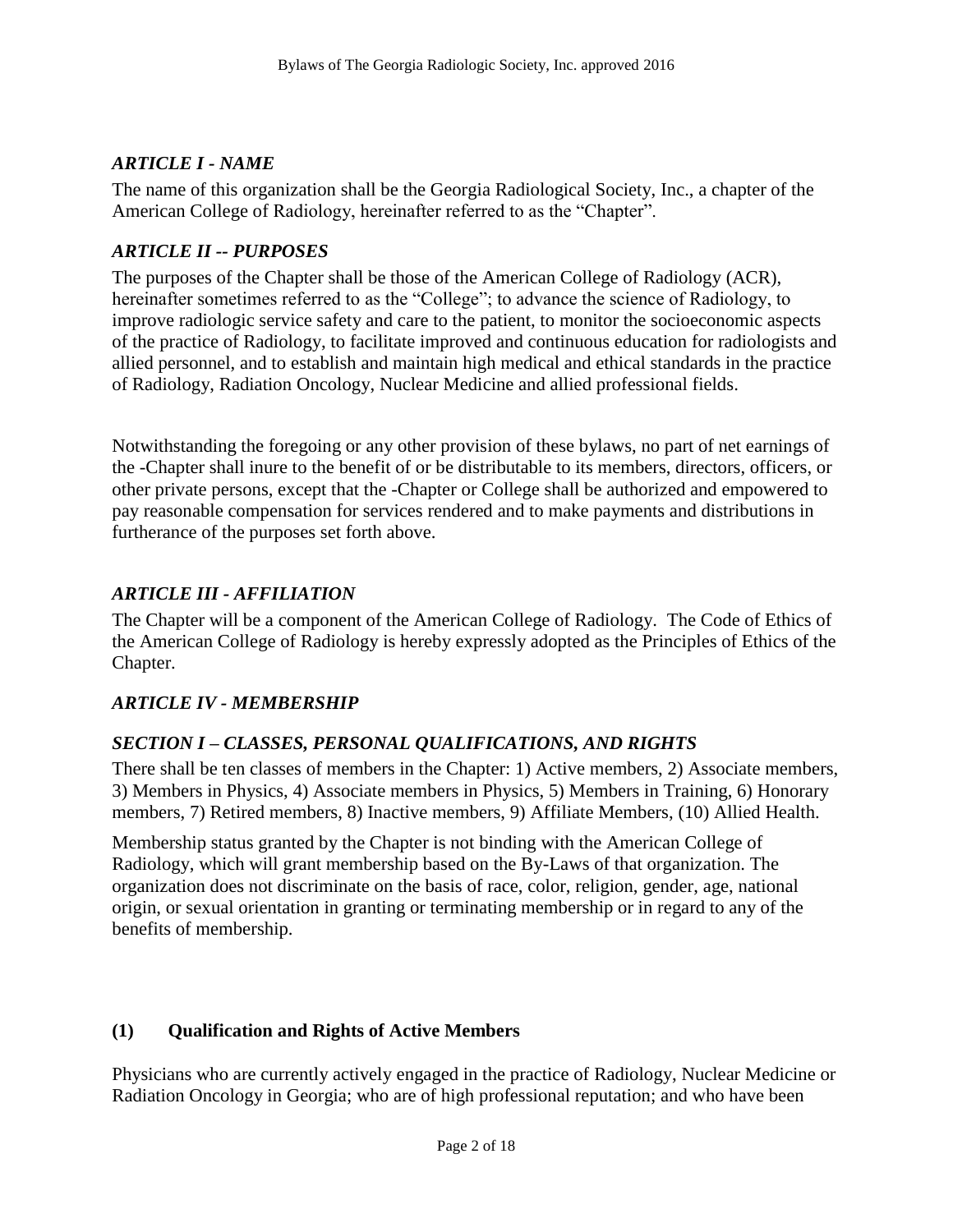certified in a radiological discipline, including nuclear medicine, by the American Board of Radiology, the American Osteopathic Board of Radiology, the American Board of Nuclear Medicine, the Royal College of Physicians and Surgeons of Canada, the College des medecins du Quebec, or who have been an active member of the Georgia Radiological Society prior to May, 1966; are eligible to become Active Members of the GRS.

A Member shall have the right to vote, be appointed to committees, and to hold elective office in this Chapter.

## (2) **Qualification and Rights of Associate Members**

Physicians who are engaged in the practice of radiology or who are engaged in the practice of radiation oncology, in Georgia; who have completed an approved residency program in radiology, nuclear medicine, or radiation oncology; and are otherwise eligible for membership in the College, but who have not been certified by the American Board of Radiology, the American Osteopathic Board of Radiology, the American Board of Nuclear Medicine, the Royal College of Physicians and Surgeons of Canada or the College des medecins du Quebec are eligible to become Associate Members of the GRS.

An Associate member shall have the right to be appointed to committees but shall not have the right to vote or to hold elective office in this Chapter.

### **(3) Qualification and Rights of Members in Physics**

Physicists practicing in Georgia and certified or considered the equivalent of certified by the American Board of Radiology are eligible to become a Member in Physics of the GRS.

A Member in Physics shall have the rights to vote, hold elective office, and to be appointed to committees in this Chapter.

# (4) **Qualifications and Rights of Associate Members in Physics**

Medical physicists who are engaged in the practice of medical physics in Georgia and are otherwise eligible for membership in the GRS but who are not certified or considered the equivalent of certified by the American Board of Radiology (ABR) are eligible to become Associate Members of the GRS.

An Associate Member in Physics shall have the right to be appointed to committees but shall not have the right to vote or to hold elective office in this Chapter.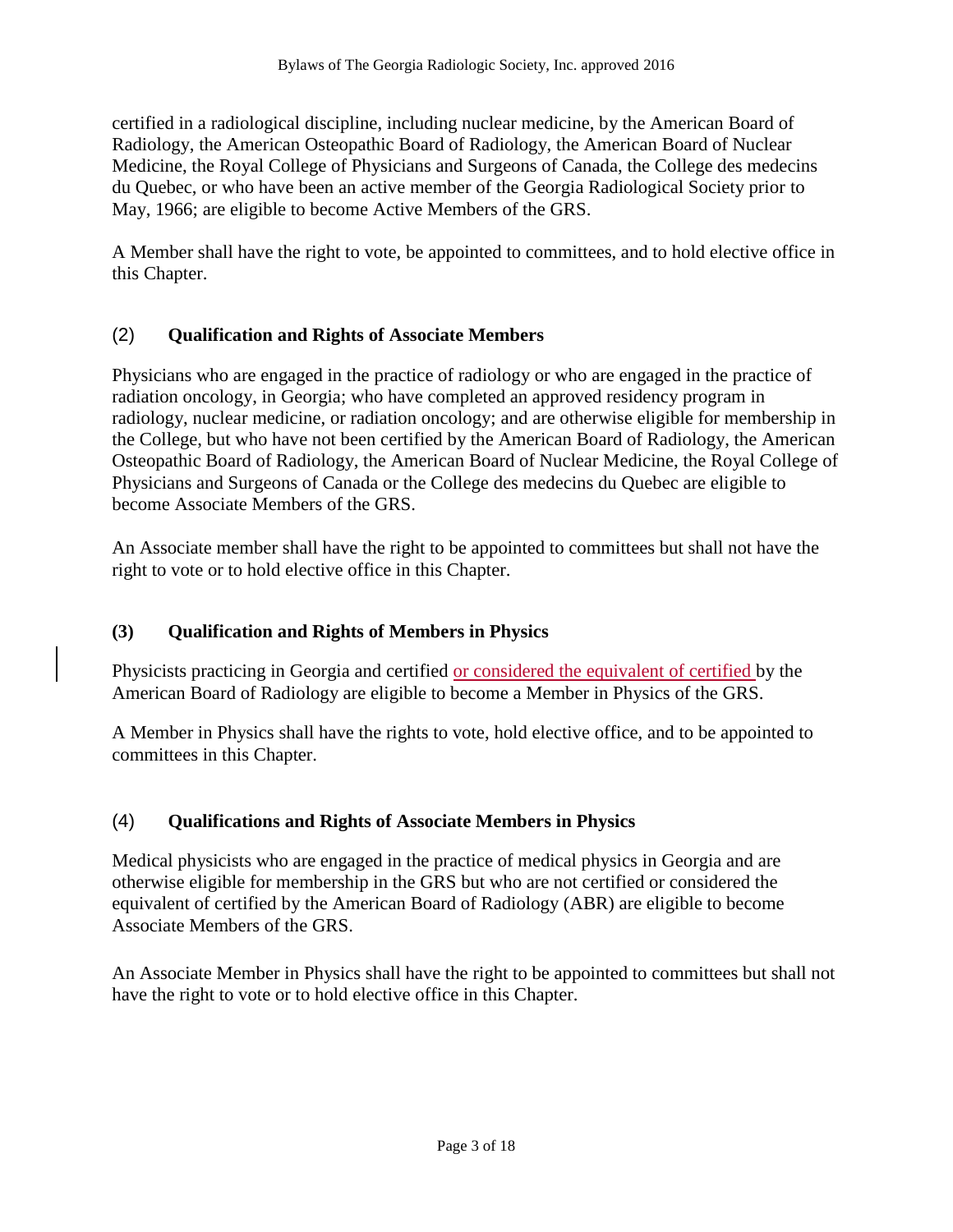#### **(5) Qualifications and Rights of Members in Training, Members in Training in Physics, and Members in Training in Nuclear Medicine**

Members in Training shall be those physicians who are in approved Radiology, Nuclear Medicine or Radiation Oncology residencies or fellowships, medical students registered in a formal educational program at a Liaison Committee on Medical Education (LCME) or an American Osteopathic Association (AOA) approved medical school, and medical physicists who are registered in a formal educational program in medical physics. All Members in Training shall be considered to be members of the Chapter Resident and Fellow Section. Member in Training status shall normally terminate within six (6) months following completion of the period of training. Those individuals who go directly from an approved residency to a fellowship program or from a medical educational program to an approved radiology or radiation oncology residency program may continue as members in training until completion of the fellowship program.

Members in Training shall not have the right to vote or the right to hold an elected office in the Chapter. However, they have the right to be appointed to committees.

Within six months after completion of training and following appropriate review by the Chapter, the member in training or member in training in physics will automatically become a member of the chapter in the appropriate class of membership, unless the member in training affirmatively declines membership.

#### **(6) Qualifications and Rights of Honorary Members**

Honorary members shall be those who have made a special contribution to the field of Radiology or Radiation Oncology, or possess special qualifications in fields associated with Radiology, but who cannot fulfill the qualifications for active membership. Any member of the GRS may make nominations for honorary membership. Election of individuals to honorary membership in the Chapter shall be by the members at the annual meeting upon recommendation of two active members in good standing and approval of such recommendation by the Board of Directors

Honorary members shall not have the right to vote, hold elective office or serve on committees.

#### (7) **Qualifications and Rights of Retired Members**

Retired members shall be those active members, associate members, members in physics or associate members in physics, who have retired from their active practice because of age or physical disability. Retired members shall not have the right to vote or hold elective office. However, they have the right to be appointed to committees. If a member changes status to retired member while serving an appointed or an elected term, a replacement will be appointed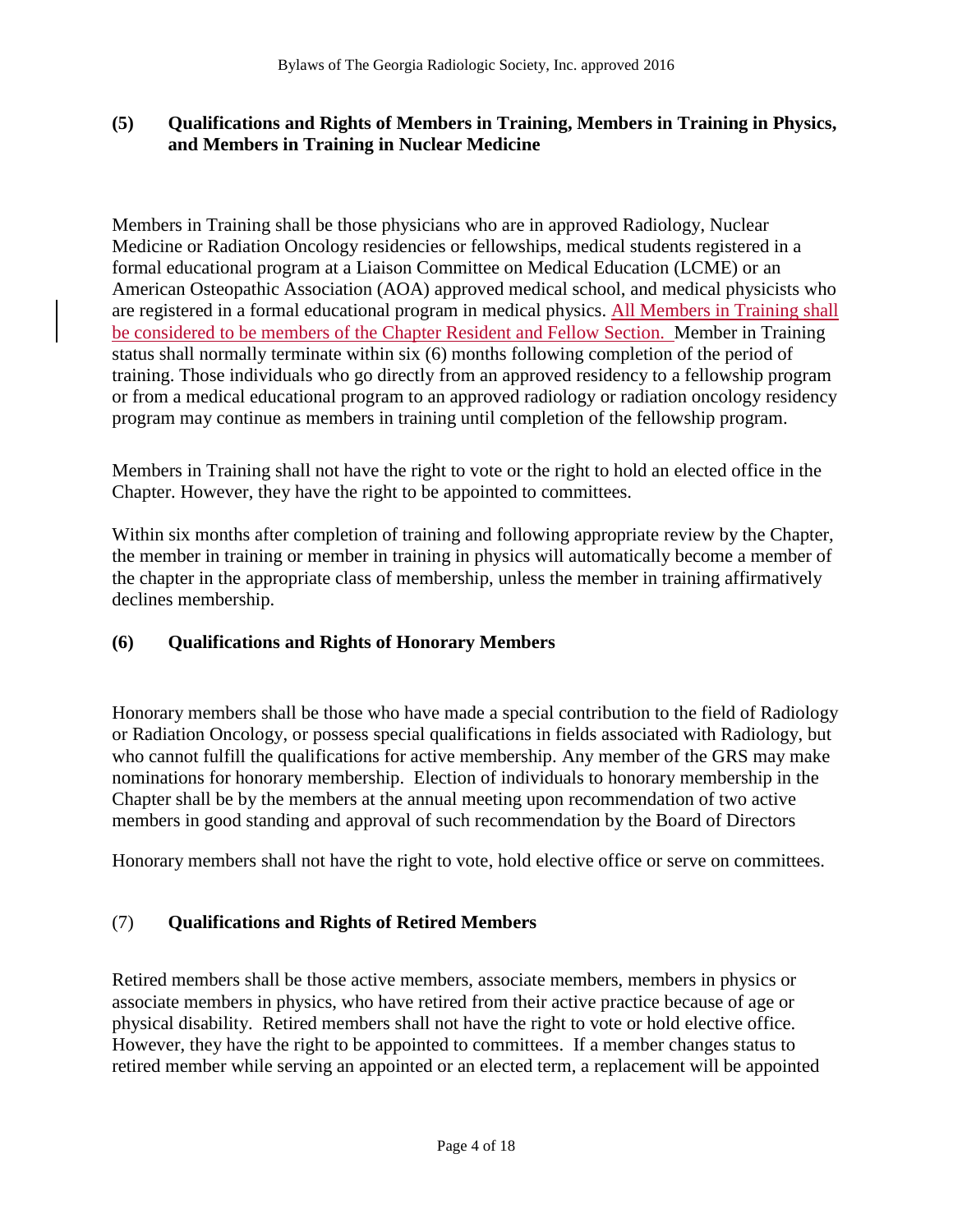by action of the President to fill the now vacant position in accord with the vacancies policy in Article 6, Section 6.

#### **(8) Qualifications and Rights of Inactive Members**

Inactive members shall be those who have been members in good standing of the Chapter and who for reasons acceptable to the Board of Directors are temporarily unable to continue as active members, associate members, members in physics, associate members in physics, or members of the Council of Affiliated Regional Radiation Oncology Societies (CARROS).

Inactive members shall not have the right to vote, hold elective office or serve on committees.

#### **(9) Qualifications and Rights of Affiliate Members**

Affiliate members are individuals who would otherwise qualify as a GRS member in one of the above membership categories, who maintain active membership in another State chapter, but choose to have an affiliate membership in this (Georgia) state chapter. Affiliate members pay dues to both State Chapters.

Affiliate members do not have the right to vote or to hold office in this Chapter. Affiliate members may be appointed to committees.

#### (10) **Qualifications and Rights of Allied Health Members**

Physicians not engaged in the practice of radiology, non-physician medical professionals, such as MRI scientists and radiologist assistants, whose special qualifications are deemed valuable to the College are eligible to be Allied Health members of the Chapter. Radiologist assistants must be certified by the American Registry of Radiologic Technologists (ARRT) as a Registered Radiologist Assistant.

An Allied Health Member shall have the right to be appointed to committees, but shall not have the right to vote, hold elective office, or to be a member of the Board.

### *SECTION II –APPLICATION FOR MEMBERSHIP*

Application for any of the classes of membership established in Section I of this Article, except retired or inactive membership status, shall be in writing on a form provided by the Secretary. Applications shall include an agreement to abide by the Constitution and Bylaws of the Chapter including the Code of Ethics of the American College of Radiology. Two active members of the Chapter who shall certify the applicant's qualifications for membership must endorse an application. A member of a chapter of the College may become an affiliate of a second chapter without the right to vote. No College member shall have the right to vote in more than one chapter.

If an applicant is refused membership and requests a hearing on the denial of the application, the hearing shall be conducted in accordance with the procedures outlined in Article IV, Section 6,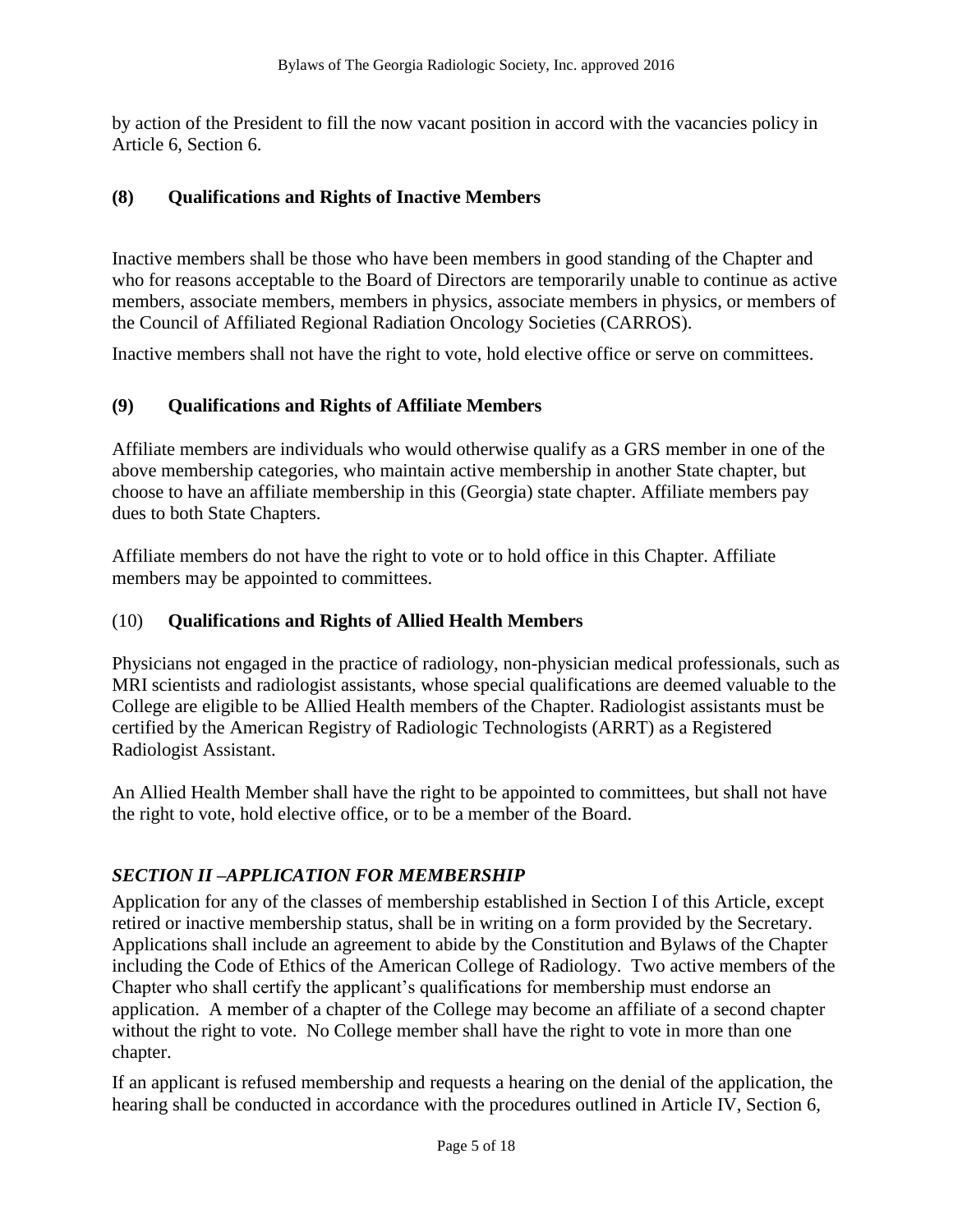of these bylaws, including a possible report on the action to the National Practitioner Data Bank if the membership denial is based on reasons relating to professional competence or conduct that affects patient health or welfare.

After receiving notification from the College that a member in good standing has transferred - to a chapter in another state - the Chapter, should send a notice of the member's standing in the Chapter and his or her original application to the ACR within a reasonable time, not to exceed six weeks.

When a member in good standing of another chapter transfers to the Chapter, the ACR will forward the member's file. -. The Chapter secretary shall notify the new member in writing that the transfer process has been completed. Chapter dues shall be assessed on a pro-rata basis for the year in which the transfer occurs.

### *SECTION III –RETIRED AND INACTIVE MEMBERSHIP STATUS*

Members shall seek retired or inactive membership status by written request, which may be granted by the Board of Directors.

### *SECTION IV –ELECTION OF HONORARY MEMBERS*

Election of individuals to honorary membership in the Chapter shall be by the members at the annual meeting upon recommendation of two active members in good standing and approval of such recommendation by the Board of Directors.

#### *SECTION V – ADMISSION OF MEMBERS*

(1) Members in good standing of the American College of Radiology may be accepted into the Chapter upon receipt of appropriate Chapter dues and review of a completed application by the Chapter Membership Committee.

(2) Applicants who are not members of the American College of Radiology or who are applying for Chapter membership only will be reviewed as follows:

The Chapter will act upon applications for Chapter membership by distributing via mail, facsimile, or electronic transmission a list of qualified applicants to the entire membership at least three times annually at four month intervals. The Chapter members have the opportunity to submit written comments about the applicant(s) to the Chapter Secretary within 30 days of notification. The Board of Directors shall propose applicants who have not generated negative comment as members. Those generating unresolved negative comment will be nominated for membership at any regular or special meeting of the Chapter, and, by ballot, be elected to membership by a two-thirds majority of those present.

### *SECTION VI – RESIGNATION and TERMINATION OF MEMBERSHIP*

Any member of the Chapter may resign by submitting a letter of resignation to the Secretary. Resignation, suspension or expulsion from his county medical society shall terminate membership in the Chapter, unless the Board of Directors rescinds such termination.

(1) The Board of Directors may censure, suspend, or expel any member of the chapter for violation of its rules, regulations, or principles, in accordance with the procedures outlined below.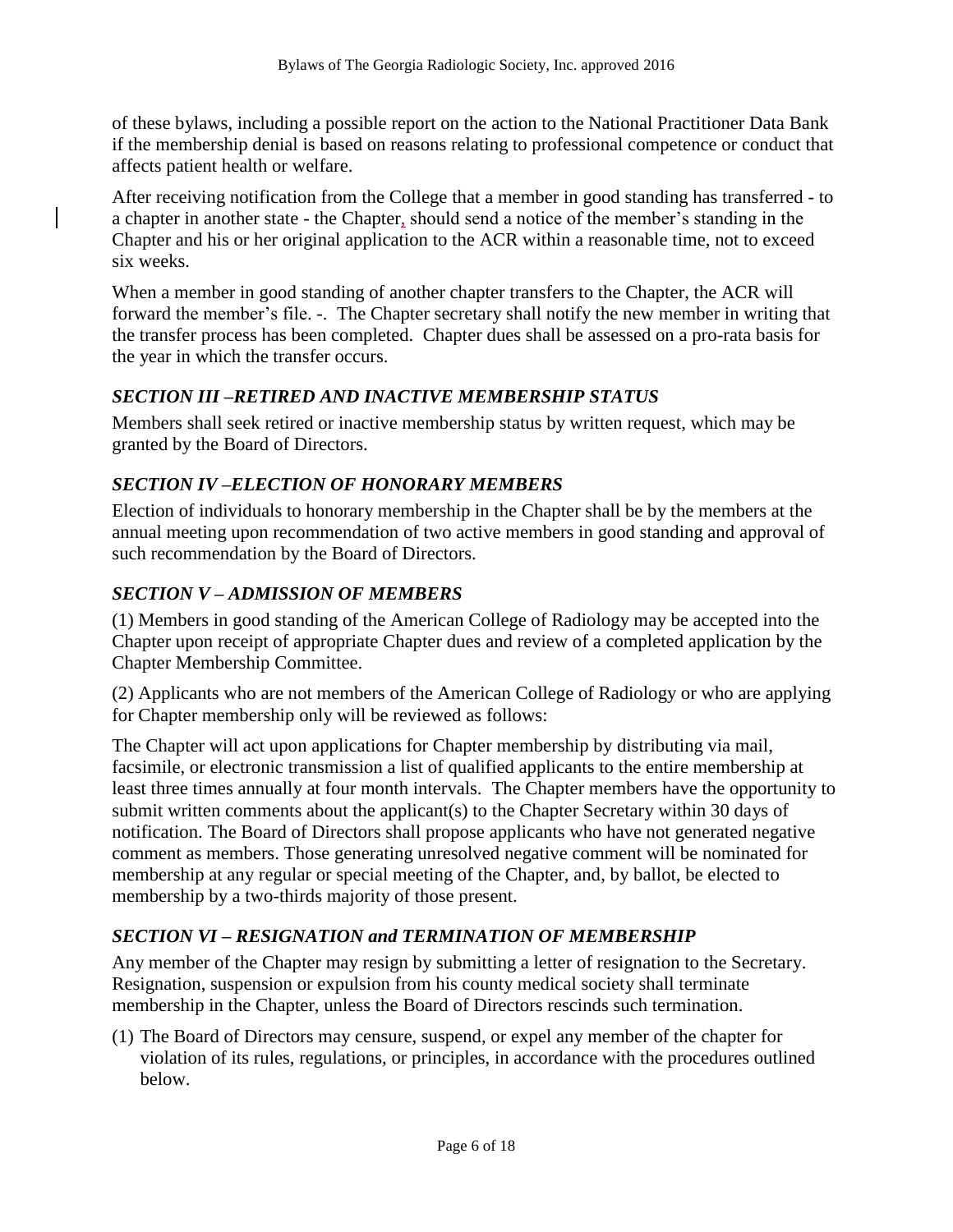- (2) Disciplinary questions related to such violations shall be initially referred, in writing, to the president of the chapter. The matter shall be referred to the chapter's Executive Committee, which shall investigate the merits of the charges. On the basis of the findings of this investigation; the Executive Committee shall recommend to the president either that disciplinary action be taken or that no such action be taken. If the Executive Committee decides that disciplinary action should be taken, its recommendation shall be submitted to the president in writing.
- (3) If disciplinary action is recommended by the Executive Committee, the member shall be notified by certified letter that a professional review action may be taken against him or her and the reasons for the proposed action. The member shall be informed that he or she has the right to request a hearing on the proposed action. Request for a hearing must be placed in writing within 60 calendar days from receipt of the certified letter. The member shall be provided with a written summary of his or her rights during the hearing. A member who does not request a hearing within the 60-day period waives the right to such a hearing and shall be deemed to have accepted the recommendation of the committee. The committee's report shall then be forwarded to the Chapter's Board of Directors for ratification, in accordance with Section 9 of this article. If the disciplinary action is based on professional conduct or competence that affects or could affect patient health or welfare, the final decision of the chapter shall be reported to the National Practitioner Data Bank within 15 days. A failure to respond in writing to the written notification with either acceptance of the disciplinary action or to request a hearing will also result in loss of membership in the chapter
- (4) If the member requests a hearing within the 60 day time frame, the president of the chapter must respond in a timely basis providing him or her written notice of the time, place, and date of the hearing. The hearing shall take place no earlier than 30 calendar days after the date the notice has been sent. The hearing officer on a showing of good cause may grant postponements and extensions of the hearing date. The notice of the hearing shall include the names of witnesses expected to testify.
- (5) The hearing shall be held before an arbitrator mutually acceptable to the physician and the chapter, a hearing officer appointed by the chapter who is not in direct economic competition with the member involved, or a panel of three active members of the chapter appointed by its board of Directors who are not in direct economic competition with the member involved. The right to a hearing may be forfeited if the member fails to appear without good cause; in which event, the member shall be deemed to have accepted the disciplinary action involved. If the right is forfeited without good cause, membership in the chapter may be terminated, and a report on the action may be forwarded to the National Practitioner Data Bank.
- (6) During the hearing, the member has the right to be represented by an attorney or other person of his or her choice; the right to have a record made of the proceedings, copies which may be obtained by the physician on payment of any reasonable charges associated with its preparation; the right to call, examine, and cross-examine witnesses; the right to present evidence determined to be relevant by the arbitrator, hearing officer, or panel, regardless of its admissibility in a court of law; and the right to submit a written statement at the close of the hearing.
- (7) Evidence at the hearing should be presented first by the chapter Board of Directors and then by the member under review. The Board of Directors may then introduce evidence to rebut the member's evidence but may not introduce evidence or issues not previously raised either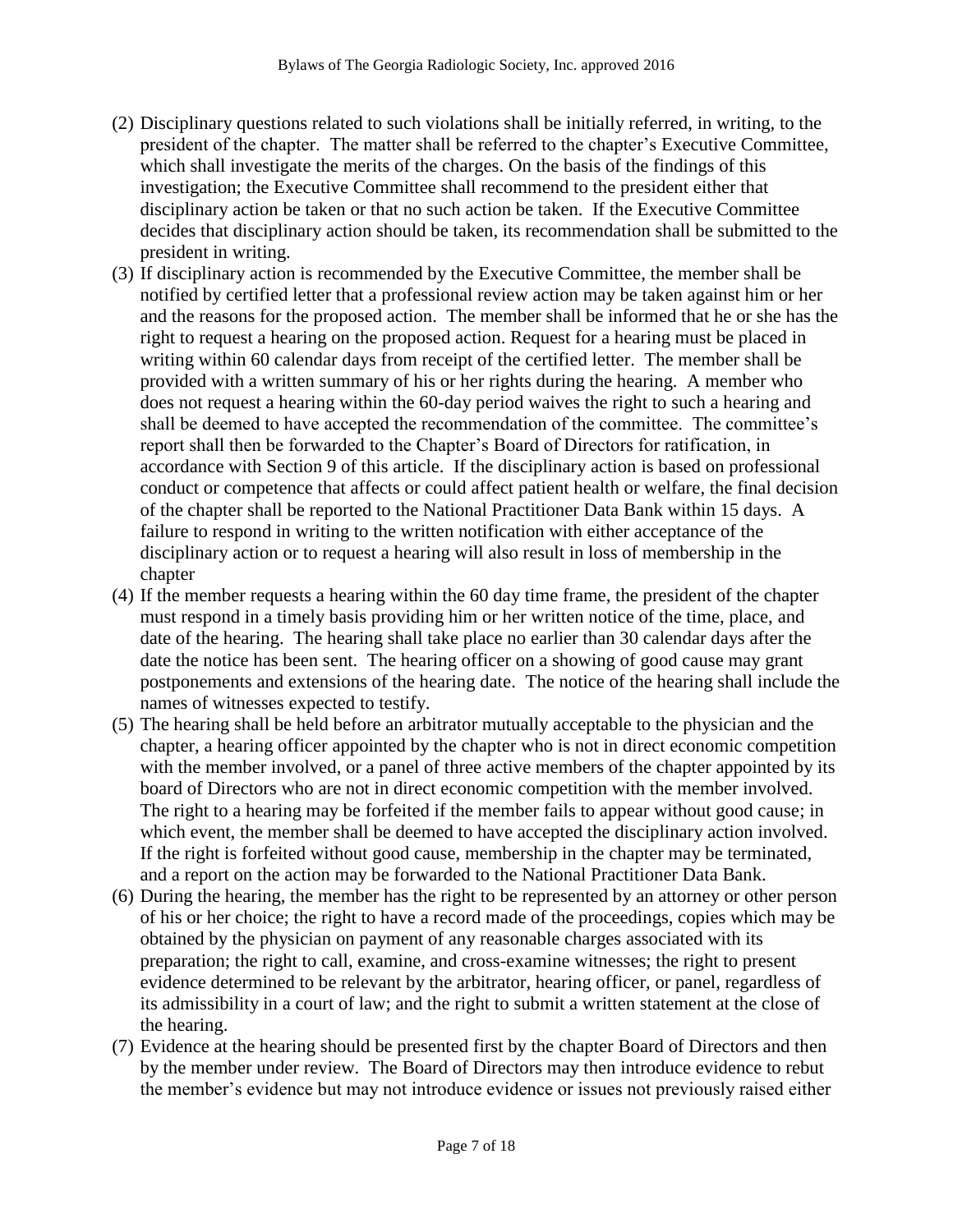by the committee or by the member. The complainant shall be entitled to attend the hearing and may be required to testify. Judicial rules of evidence and procedure relating to the conduct of the hearing, the examination of witnesses, and the presentation of evidence shall not apply to a hearing conducted under the terms of these bylaws. The Board of Directors shall bear the burden of persuading the hearing officer or panel by a preponderance of evidence that the action or recommendation is reasonable and warranted.

- (8) At the end of the hearing, the member has a right to receive the written recommendation of the arbitrator, hearing officer, or panel, including the basis for the recommendation. He or she also has the right to receive the written decision of the chapter, including the basis for the decision.
- (9) Ratification of disciplinary action against any member of the chapter shall require the affirmative vote of no fewer than three-fourths of the membership of the Board of Directors present at the meeting when the action is taken. Upon ratification by the Board of Directors, the disciplinary action shall be effective and be promptly reported to the Judiciary committee of the American College of Radiology by the secretary of the chapter. Members against whom disciplinary the chapter takes actions may appeal the decision to the Judiciary Committee of the ACR.
- (10) If no appeal is made within 30 days of the Board ratification, a letter containing the final decision shall be prepared by the arbitrator, officer, or panel, with a copy going to the member who is the subject of the disciplinary action. A waiver of the right to appeal shall be deemed to mean that the member has accepted the decision of the chapter. If the disciplinary action is based on professional conduct or competence that affects or could affect patient health or welfare, the final decision of the chapter shall be reported to the National Practitioner Data Bank within 15 days.
- (11) Before the ACR's Judiciary Committee hears an appeal, it shall notify, by registered or certified mail, the member in question no fewer than 30 calendar days before its meeting that the member may then appear in person or be represented by an attorney or other person of his or her choice to present any arguments that the member believes will show that the disciplinary action should be reversed. If the member fails to appear or send his or her representative to the appeal hearing, then a final report of the chapter's decision shall be sent to the member and forwarded to the state medical board or licensing authority within 15 days in accordance with the regulations of the National Practitioner Data Bank.
- (12) If a majority of the Judiciary Committee determines that the disciplinary action taken by the chapter against one of its members is supported by the evidence and is the result of fair procedures that are consistent with the Bylaws of the ACR and of the chapter, the Judiciary Committee shall affirm the disciplinary action. If a majority of the Judiciary Committee reverses the disciplinary action, the matter may be remanded in whole or in part for further proceedings or may be completely or partially dismissed.
- (13) The chapter's Board of Directors and the ACR's Judiciary Committee shall comply with all procedures for reporting adverse professional review actions based on professional conduct or competence that affects or could affect patient health or welfare to the National Practitioner Data Bank.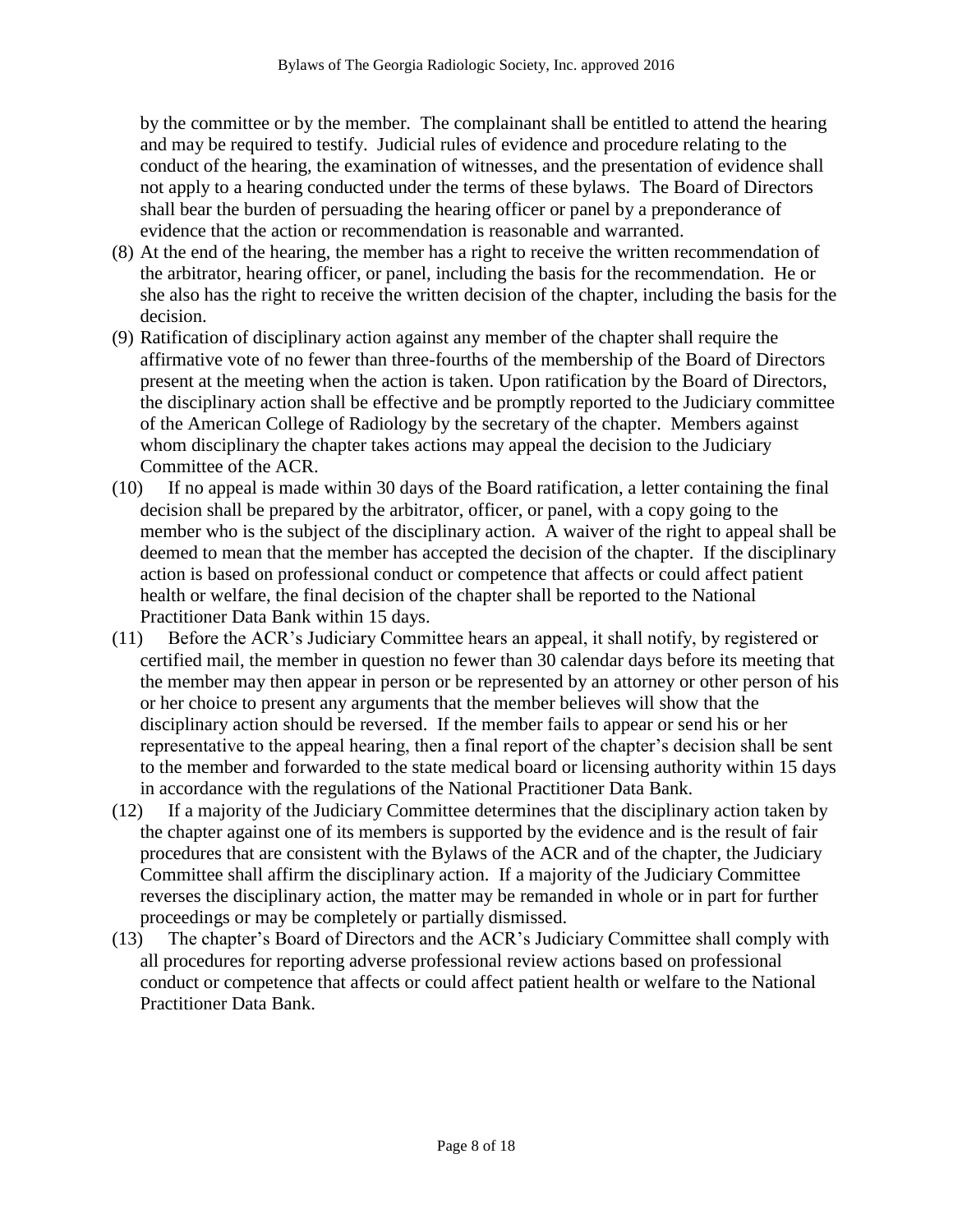## *ARTICLE V - OFFICERS*

## *SECTION I*

The officers of the Chapter shall be the President, the President-elect, the Secretary, the Treasurer, the Councilors and the Alternate Councilors. The Councilor with the longest tenure will be designated the senior Councilor; the Councilor(s) with the shortest tenure will be designated the junior Councilor(s). All Chapter officers shall be members of the American College of Radiology.

## *SECTION II*

Election shall be by ballot at the annual meeting of the Chapter, and the nominee for each office designated in Section I, who shall receive a majority of the votes cast, shall be declared elected. In case no candidate receives a majority, a second ballot shall be taken on the two candidates receiving the greatest number of votes.

### *ARTICLE VI - BOARD OF DIRECTORS*

The Board of Directors shall act for the Chapter between regular meetings. It shall be composed of the President, the President-elect, the Immediate Past President, the Secretary, the Treasurer, the Councilor(s), and three to six At-Large members elected at the annual meeting plus the additional members described below. One additional member may be nominated for election at the annual meeting of each Georgia (or Regional if it includes Georgia) subspecialty society in which the majority of the members of that society are members of this Chapter. This includes such subspecialty societies as Radiation Oncology, Nuclear Medicine, Vascular Radiology and Ultrasound. This nominee must be an active member of this Chapter. These societies should be of a minimal size of 10 members, and eligibility for representation on the Board of Directors must be approved by the Board of Directors and the Chapter, with review of this approval at 3 year intervals, or sooner if requirements for representation are no longer met.

### *ARTICLE VII - DUTIES OF OFFICERS AND COMMITTEES*

# *SECTION I --PRESIDENT*

The President shall be the presiding officer of the Chapter and shall perform all of the duties that custom and parliamentary practice associate with the office of the President. He/she shall be a member ex-officio of all committees. He/she shall act as Chairman of the Board of Directors.

In the absence of the President, or in his/her inability to act, the order of succession to his/her duties shall be as follows:

President-elect, Senior Councilor, Junior Councilor with greatest tenure.

### *SECTION II – PRESIDENT ELECT*

The President-Elect shall arrange the board meetings in the spring and the fall of each year.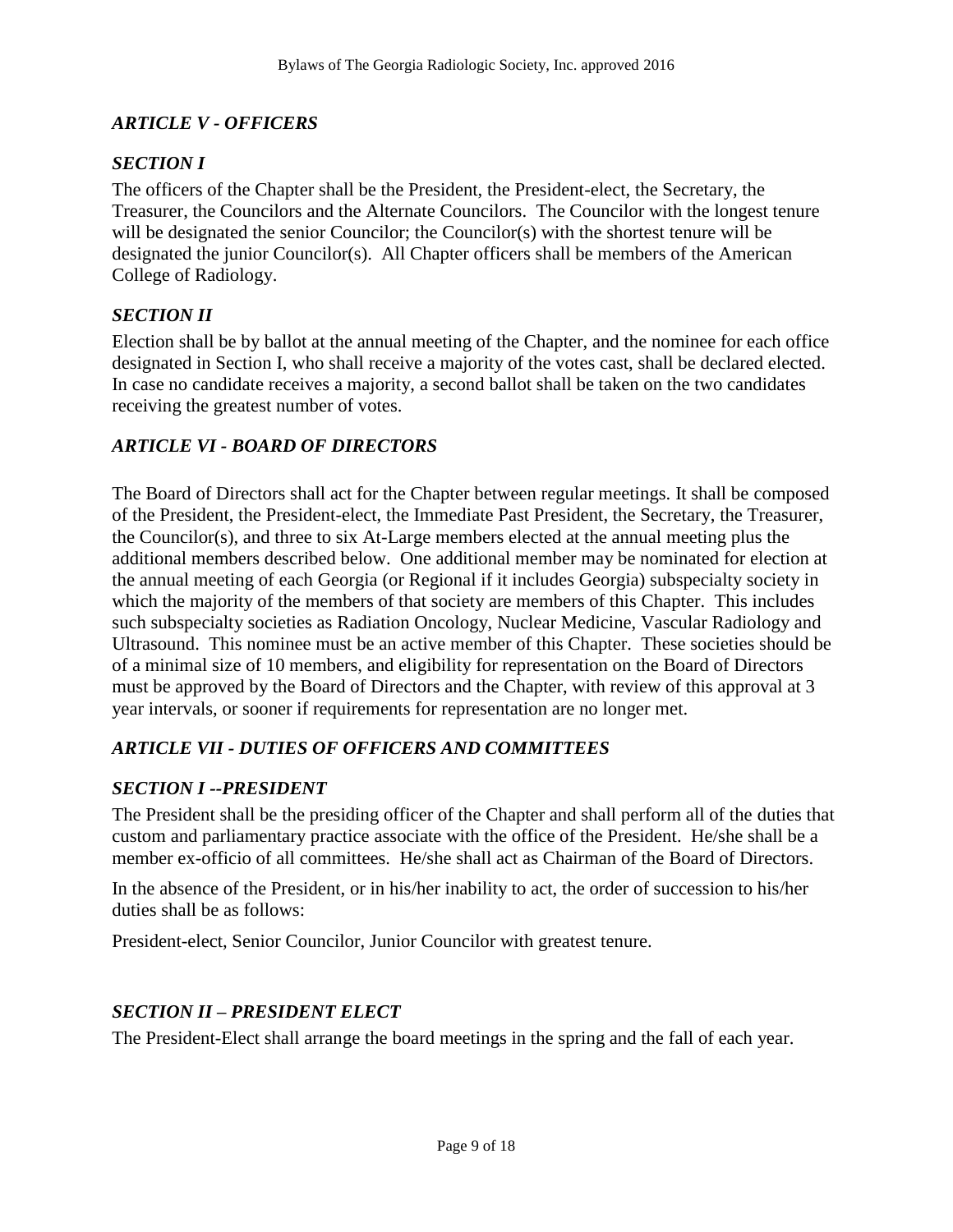## *SECTION III –SECRETARY*

The secretary shall record and preserve the minutes of the proceedings of the meetings of the Chapter and of the Board of Directors and shall forward promptly to the members and to the Executive Director of the American College of Radiology, a copy of the minutes of each meeting of the Chapter. He/she shall notify all members of their appointments and shall keep a record of the membership of the Chapter. He/she shall notify all members of the time and place of meetings and of any special business to be brought before the Chapter. He/she shall file all documents pertaining to the laws governing corporations in the State of Georgia, and those documents pertaining to the laws governing corporations by the federal government.

#### *SECTION IV -- TREASURER*

The Treasurer shall receive all money due to the Chapter and shall disburse such money on authorization by the President. He/she shall submit a report before all regular meetings with records for audit to the committee appointed by the President from the Board of Directors. This report shall in turn be presented to the membership at said meeting.

#### *SECTION V – TERMS AND SUCCESSION*

The President and the President-elect each serve a term of two years, the Secretary and the Treasurer shall each serve a term of one year, or until the successors are elected and qualified. The President-elect shall automatically succeed to the Presidency. The three to six At-Large members of the Board of Directors shall serve a term of up to three years with staggered terms.

#### *SECTION VI -- VACANCIES*

Vacancies occurring in any office of the Chapter shall be filled, until the next general meeting, by action of the President and subsequently ratified at the next meeting of the Board of Directors.

### *SECTION VII --COMMITTEES*

The President shall appoint such committees as are necessary for the proper functioning of the Chapter. The president shall appoint the Chair of each committee. Each Committee chair shall appoint the members of his/her committee in consultation with the president. Chairmen and members of each committee shall serve at the pleasure of the President. The term of the Educational Committee Chair shall be three years, but may be extended at the discretion of the President. The Committee Chairs should attend all Board meetings.

Each standing committee may present a written report at the annual meeting.

The following standing committees shall be appointed:

1. Executive Committee

This committee shall be constituted of the present chapter officers and the immediate past president. This committee is empowered by the Board to act in the stead of the board between board meetings.

This committee shall consider charges of unethical conduct involving a member of the Chapter and shall transmit its recommendations to the Board of Directors of the Chapter.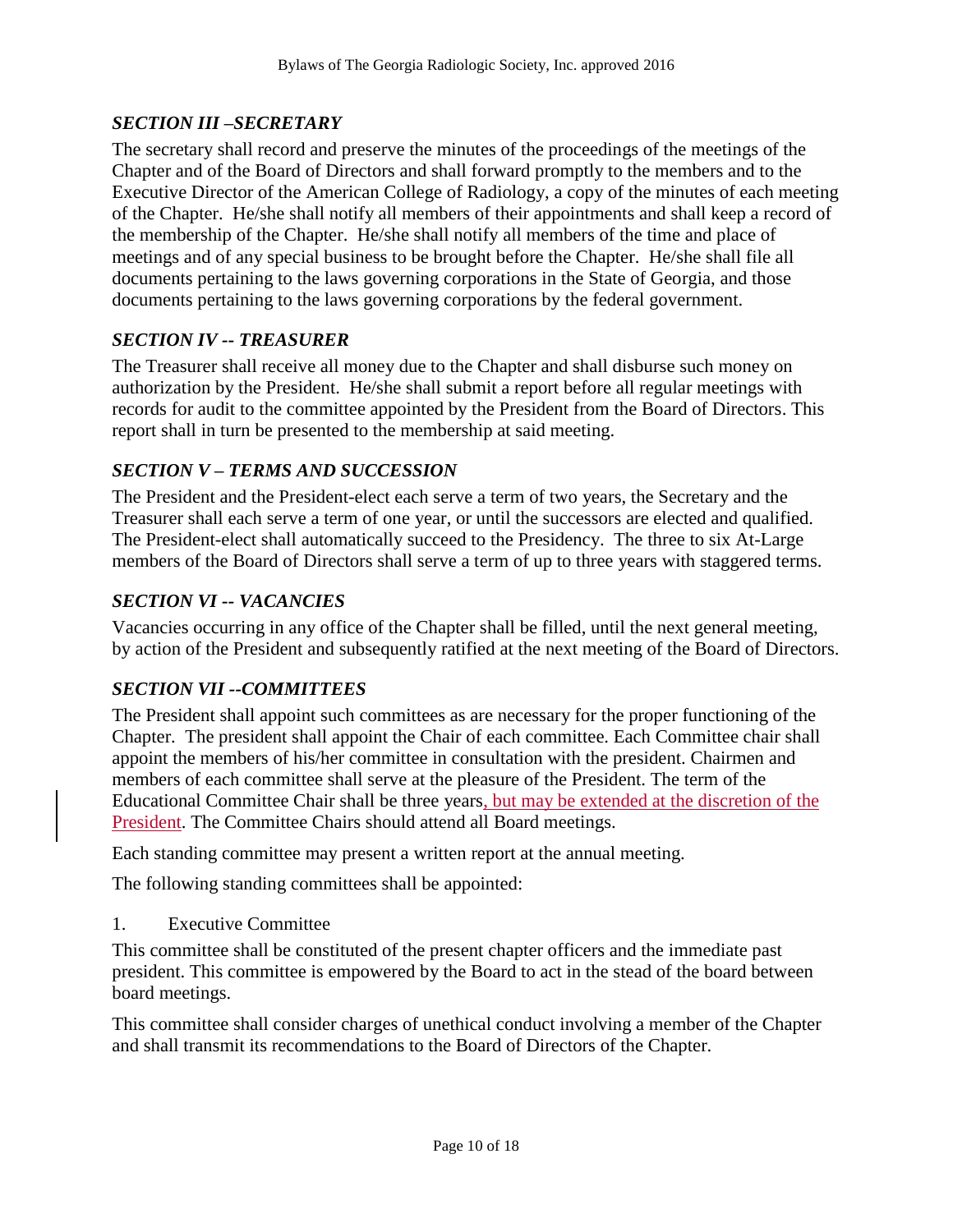## 2. American College of Radiology (ACR) Advisory Committee

The Committee on the ACR shall be familiar with the current activities and planned future direction of the ACR. They shall keep the board and membership apprised of these activities and may, from time to time, recommend Chapter input to the ACR on these activities and plans.

#### 3. Fellowship Committee

This committee shall annually review the membership of the Chapter for the purpose of nominating members to a fellowship in the American College of Radiology. Where possible, this committee shall be composed of Fellows of the College. Nominations shall be approved by the Board of Directors, signed by the President or Secretary of the Chapter, and shall be supported by a curriculum vitae in standard form and by a minimum of two letters from Fellows of the American College of Radiology, one of whom is not in practice with the nominee, and addressed to the Chairman of the Commission on Credentials of the American College of Radiology. The Fellowship Committee will also nominate members for ACR Gold Medals and the J. Daniel Hanks Governmental and Regulatory Fellowship.

### 4. Georgia Society of Radiological Technology (GSRT) Advisory Committee

This committee shall be co-chaired by a Chapter physician and a GSRT member, selected by GSRT. This Committee shall be familiar with the current activities and planned future direction of GSRT. They shall keep the board and membership apprised of these activities and may, from time to time, recommend Chapter input to GSRT on these activities and plans.

The Physician co-chair of this committee shall serve as the Chapter liaison to GSRT.

### 5. Membership Committee

This committee shall review applications for all classes of membership in the Chapter and shall report its recommendations to the Board of Directors at the next regular meeting. This committee shall generate recruitment activities.

This committee may also keep an up-to-date roster of available radiology openings in Georgia and a list of radiologists searching for positions in Georgia.

#### 6. Nominating Committee

This committee shall present to the annual meeting nominations for offices established by these by-laws and shall, when possible, consist of not less than three past presidents and two other members, who may also be past presidents. Members are appointed by the President.

### 7. Bylaws Committee

The Bylaws Committee shall be responsible for periodic review of the by-laws and provide recommended revisions when necessary.

#### 8. Political Affairs Committee

This committee should anticipate and review legislation proposed in this state that affects the practice of Radiology. Their findings shall be reported to the Chapter for action. This committee shall oversee the Chapter's hired lobbyist. The GRADPAC committee shall be a subcommittee of this committee.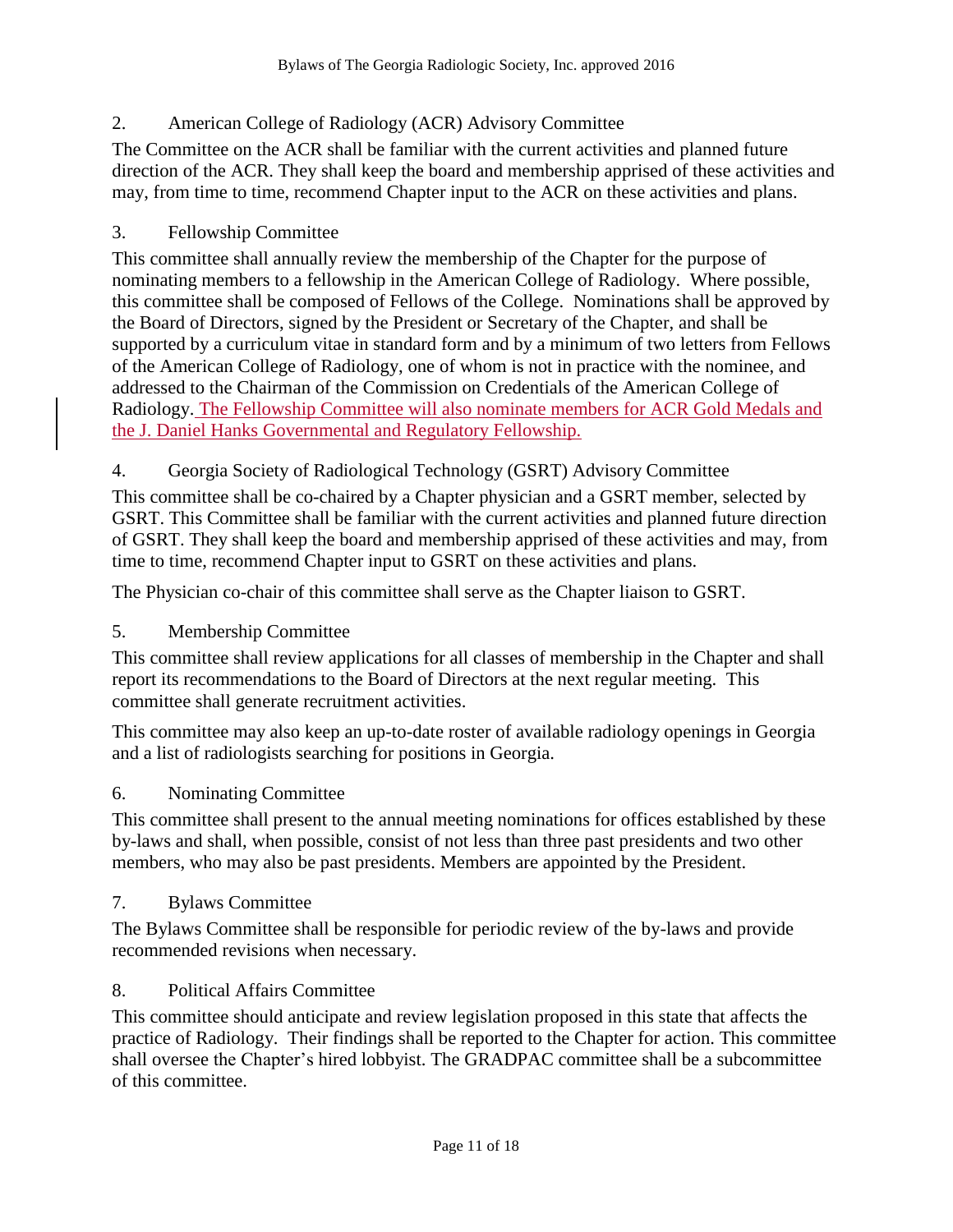## 9. Education and Program Committee

This committee will prepare programs for chapter meetings, socioeconomic workshops for the residents and lead efforts in continuing education. Primarily, this committee is charged with arranging the program for the Annual Summer meeting of the Chapter.

## 10. Carrier Advisory Committee (CAC)

This committee is Co-Chaired by the Chapter CAC representative and the alternate representative. Members include the other radiology CAC representatives, including those from Nuclear medicine, Radiation Oncology, and any other groups recognized by the CAC.

The CAC shall be familiar with the current activities and planned future direction of the Georgia CAC and the Center for Medicare and Medicaid Services (CMS). They shall keep the board and membership apprised of these activities and may, from time to time, recommend Chapter input to the Georgia CAC and/or CMS on these activities and plans.

This committee will also be concerned with matters relating to third party carriers.

# 11. Medical Association of Georgia (MAG) Advisory Committee

The Committee on MAG shall be familiar with the current activities and planned future direction of MAG. They shall keep the board and membership apprised of these activities and may, from time to time, recommend Chapter input to MAG on these activities and plans.

## 12. Physics/Radiation Safety Committee

This committee promotes radiation safety and serves as liaison between Chapter and government. It should attempt to foster a balance between governmental radiation safety regulations and the proper medical uses of radiation for diagnostic and therapeutic purposes for the optimal welfare of the patients and the general public of the state of Georgia.

This committee also reports to the Board of Directors on legislation, technical data and pertinent information relating to radiologic physics.

# 13. Public Relations Committee

This committee promotes positive educational information about radiology to the public through news media, public speaking, etc.

This committee shall maintain the Chapter website in conjunction with the College web office.The committee shall also maintain social media accounts as needed.

# 14. Georgia Society of Nuclear Medicine (GSNM) Advisory Committee

The Committee on GSNM shall be familiar with the current activities and planned future direction of GSNM. They shall keep the board and membership apprised of these activities and may, from time to time, recommend Chapter input to GSNM on these activities and plans. The chair of this committee shall serve as the Chapter liaison to GSNM.

15. Georgia Radiology Business Managers Association (GRBMA) Advisory Committee This committee shall be co-chaired by a Chapter member and a representative selected by GRBMA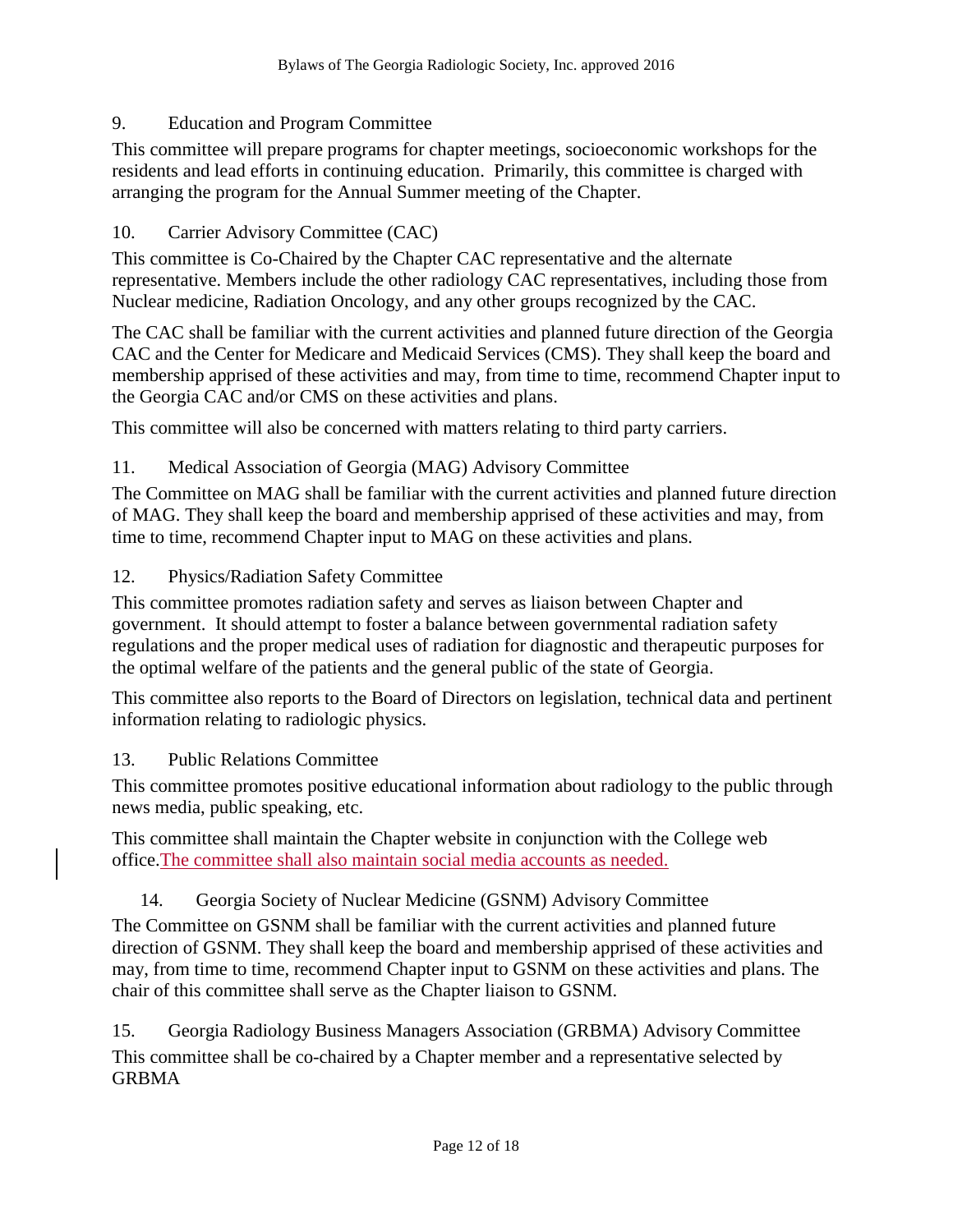The Committee on GRBMA shall be familiar with the current activities and planned future direction of GRBMA. They shall keep the board and membership apprised of these activities and may, from time to time, recommend Chapter input to GRBMA on these activities and plans.

The Physician co-chair of this committee shall serve as the Chapter liaison to GRBMA.

## 16. Resident Advisory Committee

This committee shall advise and promote the Resident Fellow Section (RFS). They shall facilitate communication between RSF and the Board. This committee shall be comprised of representatives from the ACGME approved Radiology, Radiation Oncology residency and Medical Physics training programs in Georgia. They shall select a resident from each program to invite to Chapter Board meetings and functions and Chapter will financially support attendance of these residents at the –Georgia Radiological Society Annual Meeting. One or more of these residents will be selected to attend the ACR Annual Meeting and Chapter Leadership Conference. The committee shall appoint one member to serve as Chair. The Chair of this committee shall be the primary liaison with the RFS and the Board. The Chair will be invited to participate in any and all meetings of the RFS and is expected to advise the RFS in their best interests.

### 17. Radiation Oncology Committee

The officers of the Radiation Oncology Section shall become a standing committee of the Chapter. This committee is charged with representing and acting for the Radiation Oncology Section of the Chapter in all matters referable to radiation oncology.

### 18. Awards and Honors Committee

This committee will be tasked with applying for ACR Chapter Recognition Awards. The committee may suggest and arrange recognition for other awards or honors in consultation with the Board and the Fellowship Committee.

### 19. Committee for Women and General Diversity

This committee's goal shall be to grow, retain and engage the membership with a key objective of increasing diversity and inclusion in the radiological professions. This committee shall be charged with exploring activities and initiatives which align with the American College of Radiology's Commission for Women and General Diversity and further its mission. This committee will facilitate and coordinate the Chapter's efforts in these objectives. This committee Chair shall be appointed by the Chapter President. Representation shall be inclusive of active Chapter members and members of the Chapter Resident and Fellows Section (RFS).

### 20. Resident Fellow Section (RFS)

The purpose of this committee is to provide a unified voice for Radiology, Radiation Oncology and Medical Physics trainees in Georgia; to increase involvement among Residents and Fellows in the College and the Chapter; to promote the interchange of information and opinion between resident physicians and fellows in training programs in Diagnostic Radiology, Radiation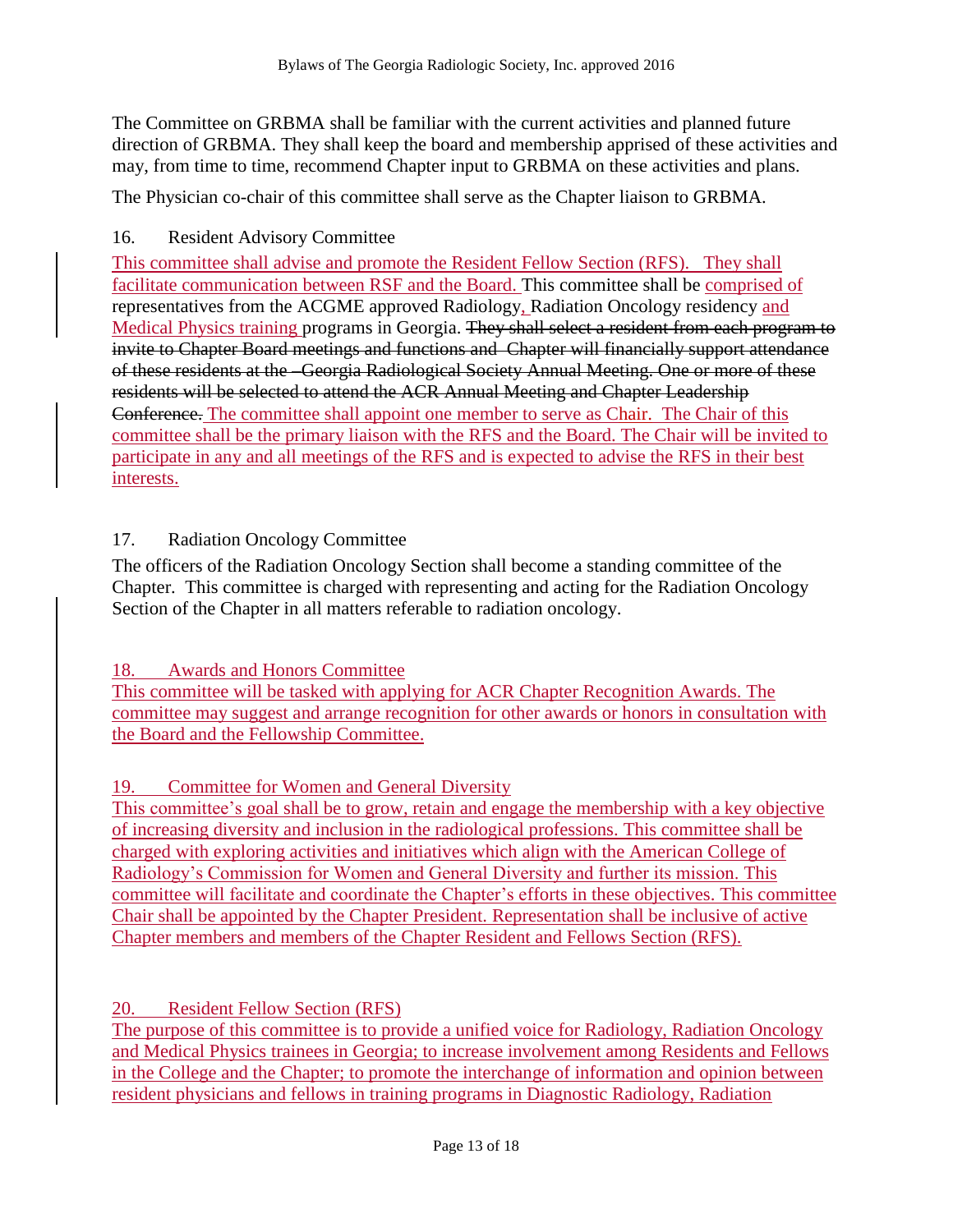Oncology, Medical Physics and their subspecialties; to provide a forum for the education of residents and fellows in the practice of radiology; to assist residents in making vocational decisions; to coordinate organization of events for RFS members and to provide a mechanism for input and involvement by residents and fellows in the educational, socioeconomic, and policymaking functions of the Chapter.

The Chair of the Resident Advisory Committee shall serve as primary Advisor/ Chapter liaison with the RFS. The RFS activities shall be financed in accordance with the policies established by the Chapter or at the discretion of the Board. The RFS may acquire additional funding from members or outside sources as needed. The RFS will adopt its own bylaws. The Governing Council of the RFS shall consist of two delegates (preferably one senior and one junior resident) from each accredited diagnostic radiology, radiation oncology and medical physics program within the State of Georgia. These delegates shall be elected or appointed by each training program at their discretion. Additionally, the Governing Council of the RFS will consist of the offices of the president, vice president, secretary-treasurer. To ensure diverse input, every effort will be made to ensure these officers come from different training programs. Nominations for Governing Council and RFS Committee Chair positions will be taken at the Chapter Annual Meeting. Elections will take place at the Chapter Annual Meeting, via email or conference call. by the RFS. All of the above shall serve a term of one year beginning July 1st following their election.

Members of the Governing Council and general RFS members will be encouraged to attend the ACR Annual Meeting under the guidelines of their program. The Chapter will support the attendance of the RFS members to the Chapter Annual Meeting by waiving the payment of registration fees.

## *ARTICLE VIII - COUNCILORS AND ALTERNATE COUNCILORS OF THE AMERICAN COLLEGE OF RADIOLOGY*

The Chapter shall elect Councilors to the Council of the American College of Radiology in such number and on the terms authorized by the Bylaws of the College.

# *SECTION II - ELECTION OF COUNCILORS*

Election of the Councilors shall be by ballot at the appropriate annual meeting of the Chapter and the nominee for each vacancy who shall receive a majority of the votes cast shall be declared elected. In case no candidate for a vacancy receives a majority, a second ballot shall be taken on the two candidates for the vacancy receiving the greatest number of votes. For each Councilor so elected, the Chapter shall elect by the same procedure, an Alternate Councilor.

At the discretion of the chapter, a young (under age 40) physician may be selected or elected to serve as an additional alternate councilor for the chapter.

Councilors and Alternate Councilors must be members or Fellows of the American College of Radiology.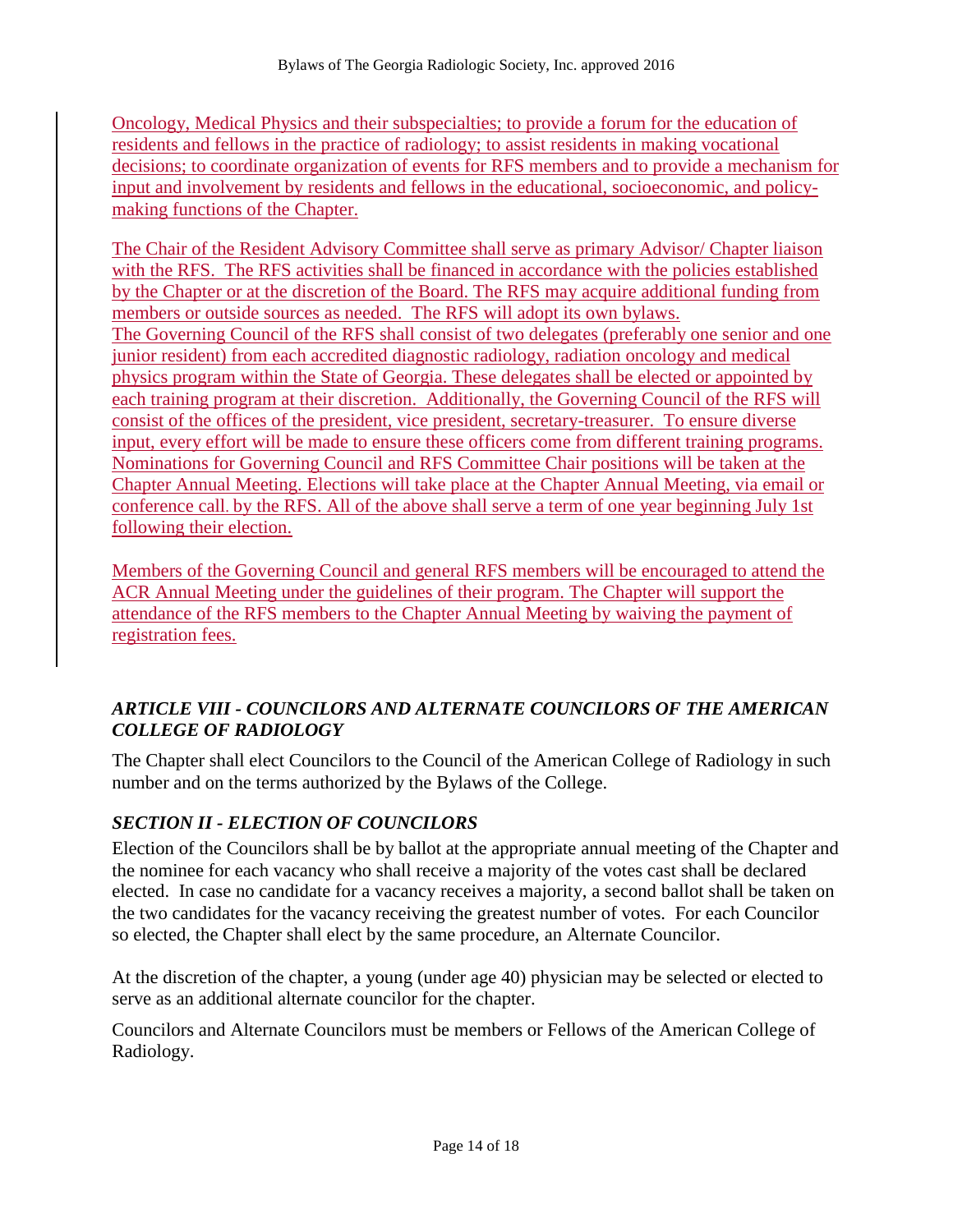# *SECTION III - TERM OF OFFICE*

The terms of office of a Councilor shall not be longer than three (3) years, or whatever term of office is proscribed in the Bylaws of the American College of Radiology. He/she may be eligible to succeed himself/herself for one additional term of three (3) years, but shall not be eligible for re-election to additional terms until a lapse of not less than one (1) year. The length of the term of office shall not exceed three (3) years or the length directed by the ACR, but may be of less than maximum number of years so as to insure that the terms of one-third, or a number as near thereto as is practicable, of the Councilors so elected shall expire each year.

The term of office of an Alternate Councilor shall not be longer than three (3) years. The length of the term of office shall not exceed three (3) years or the length directed by the ACR, but may be of less than maximum number of years so as to insure that the terms of one-third, or a number as near thereto as is practicable, of the Alternate Councilors so elected shall expire each year.

The term of office of the young physician alternate councilor should be one (1) year. This specific councilor is eligible to succeed himself or herself.

An Alternate Councilor shall be eligible at any time to be elected a Councilor for a full threeyear term.

A Councilor or Alternate Councilor shall take office immediately following the annual spring meeting of the year in which he or she is elected.

## *SECTION IV - DUTIES OF THE COUNCILOR*

The Councilor's primary duty is to serve as a representative from the Chapter in the Council of the American College of Radiology.

In the proper discharge of this function the Councilor shall: (a) attend and participate in the deliberations of the Council, (b) be active in the affairs and meetings of the Chapter, (c) be knowledgeable of the activities and problems at local, regional and nationwide levels, (d) contribute ideas, guidance and advice to both the Chapter and the Council, (e) stimulate the preparation of Chapter resolutions for the presentation to the Council, and (f) to serve as a liaison between the Chapter and the College and interpret each to the other and present an annual report to the Chapter on College activities.

The Councilor shall perform such other duties as the Chapter may delegate to him.

### *SECTION V - DUTIES OF THE ALTERNATE COUNCILOR*

The Alternate Councilor shall help the Councilor in the performance of his duties and accompany him or her to meetings of the Chapter and of the American College of Radiology. The Alternate Councilor shall act for the Councilor in the Councilor's absence, or in the event of the Councilor's inability to act.

### *ARTICLE IX - MEETINGS*

### *SECTION I - ANNUAL AND OTHER REGULAR MEETINGS*

The annual educational meeting of the Chapter shall be held at the time and place in the early summer selected by the Board of Directors.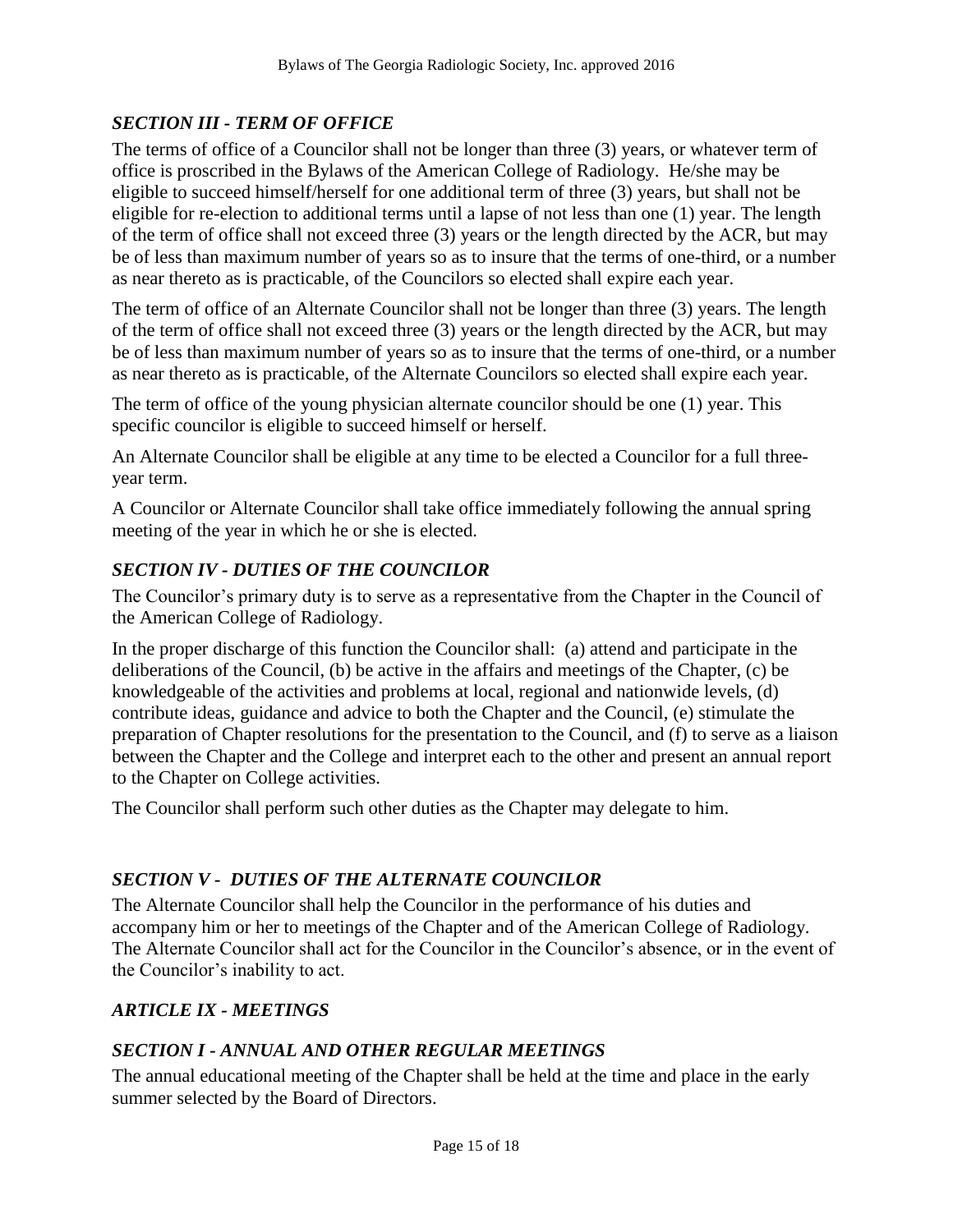Board meetings will be held in the spring and again in the fall. The Board of Directors will determine the time and place of the Board meetings.

### *SECTION II - SPECIAL MEETINGS*

Special meetings of the Chapter shall be called (a) by the President when deemed necessary by the Board of Directors, (b) at the request of the Board of Chancellors of the American College of Radiology, or (c) by petition of one-third of the voting members in good standing or by 10 such members, whichever is less. Notice stating the time, place and purpose of the meeting shall be sent by mail, facsimile, or electronic transmission to each member at least twenty-one (21) days prior to the meeting. At a special meeting, no business may be transacted except that for which such special meeting was called.

### *SECTION III - QUORUM*

For the purpose of conducting business, a quorum shall be defined as a number equal to one third the number of members of the Board of Directors

## *SECTION IV - ORDER OF BUSINESS*

The following shall be order of business at all regular meetings of the Chapter:

- 1. Call to order
- 2. Reading of the minutes of previous meeting
- 3. Report of the Secretary
- 4. Report of the Treasurer
- 5. Presentation of a new slate of officers and Councilors
- 6. Report by the President as Chairman of the Board of Directors
- 7. Committee Reports
	- ACR

Board Of Chancellors Managed Care Radiology Advocacy Network

- Bylaws
- Public Relations Committee/Communications Web Page Media
- CAC

Nuclear Medicine Radiology Radiation Oncology

- Education and Program
- Fellowship
- Governmental Affairs
- Membership
- Nominating
- Nuclear Medicine
- Physics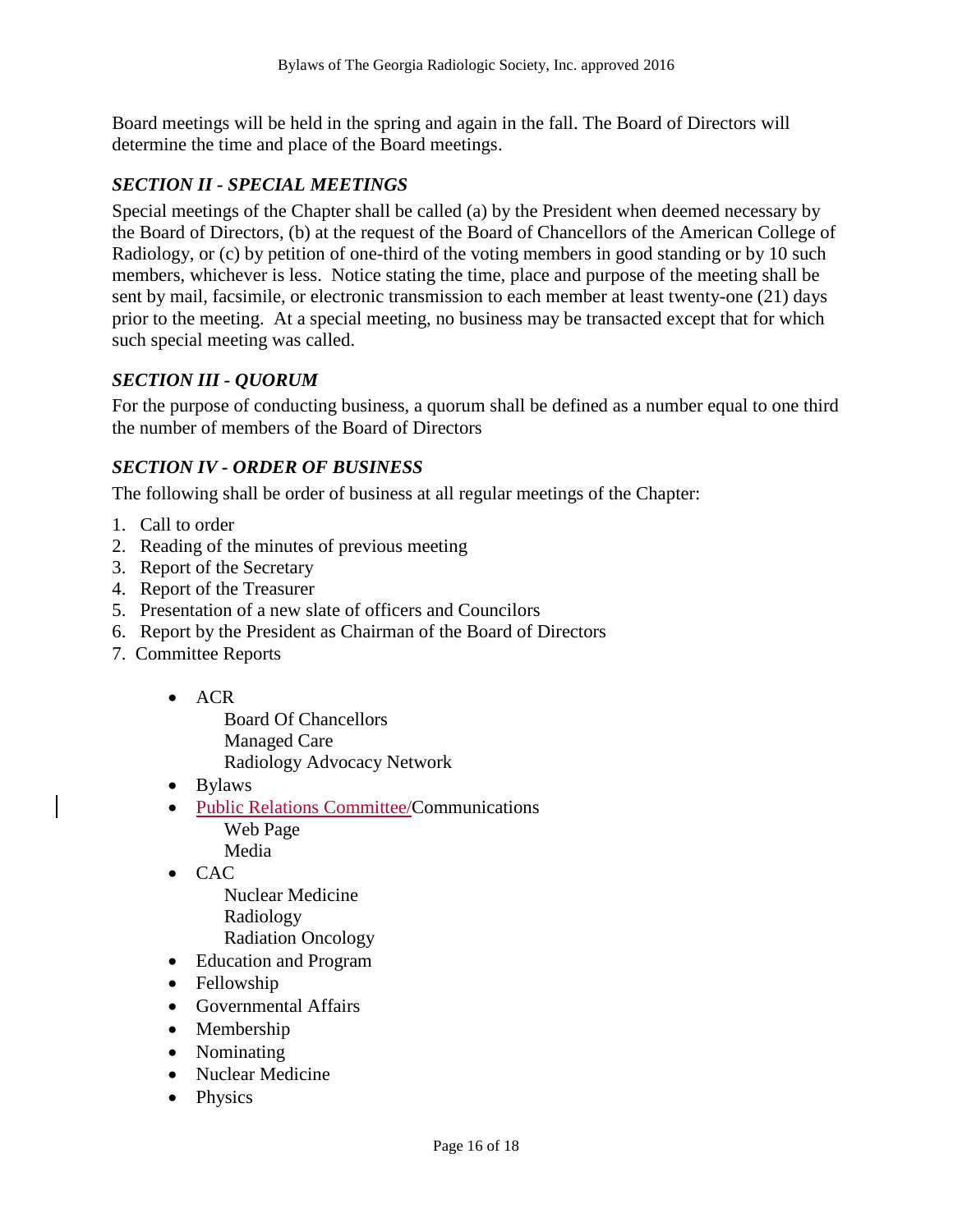- Radiation Oncology
- Resident Advisory
- 8. Other Reports:
	- GSRT
	- GRADPAC
	- GRBMA
	- HOPPS/APC
	- MAG
- 9. Unfinished business
- 10. New business
- 11. Report of Councilor(s)
- 12. Nominations from the floor
- 13. Election of officers
- 14. Adjournment

### *ARTICLE X - STANDING RULES*

The Standard Code of Parliamentary Procedure shall be the authority governing all business meetings of the Chapter, unless otherwise provided in these by-laws.

### *ARTICLE XI - DUES AND ASSESSMENTS*

All active members, associate members, members in physics, associate members in physics and members in nuclear medicine shall pay dues in an amount based on a budget prepared by the Board of Directors and approved by the members at the annual meeting. Such dues shall be payable January 1<sup>st</sup> of each year. Members in training, inactive, honorary and retired members shall not pay dues but may be assessed in the cost of specific functions as directed by the Treasurer.

Names of members in arrears in payment of dues or assessments shall be referred to the Board of Directors.

Other assessments may not be levied except upon recommendation of the Board of Directors and by a majority vote at the annual meeting of the Chapter notice of such recommendation having been sent to each member not less than thirty (30) days prior to the meeting.

### *ARTICLE XII - AMENDMENTS*

### *SECTION I*

Amendments to this Constitution and Bylaws may be made at any regular meeting of the Chapter by the favorable concurrence of two-thirds of the members present and voting, provided the proposed amendments shall have been presented in writing to the Board of Directors at least forty-five (45) days prior to the meeting at which the proposed amendments are to be voted upon. The Board of Directors shall notify the membership of proposed amendments not less than thirty (30) days prior to such meeting. Posting of the proposed amendments on the website